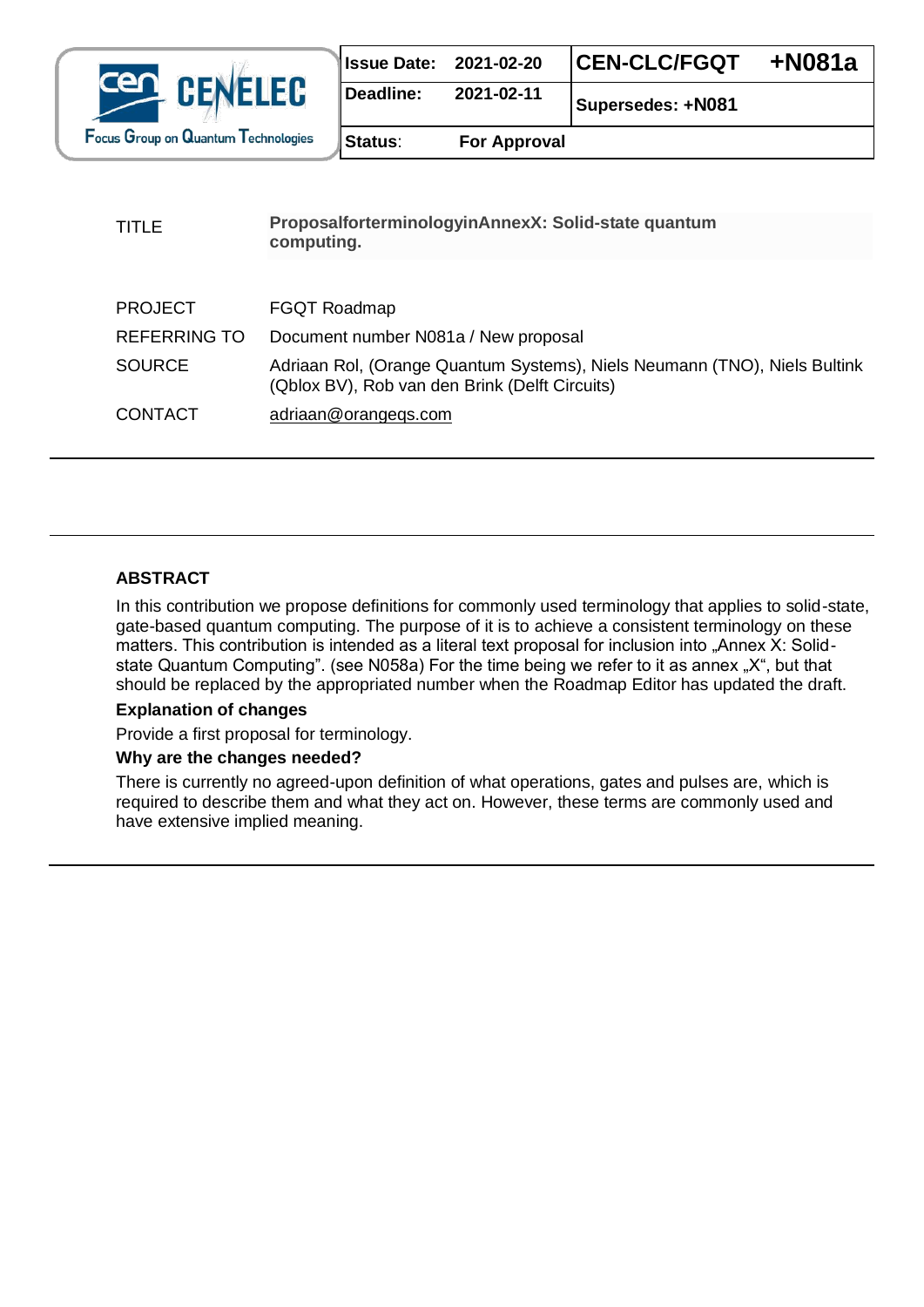#### **X.2 Terminology**

## **X.2.1 Definitions**

- For the purposes of the present document, the following terms and definitions
- apply:

#### **Schedule**

- A Schedule is a data structure which includes Operation(s) and the information
- about when and where to apply the Operation to.

#### **Operation**

- An operation describes an action to be applied/performed on a resource(s).
- Examples of operations are gates and measurements as well as control pulses.

#### **Resource**

- A resource is something on which an operation acts. It can be viewed as the
- location where an Operation is applied to. Examples are qubits, ports and clocks.

#### **Quantum-circuit level**

- The Quantum-circuit level description is an idealized mathematical description of
- operations (such as gates and measurements) acting on qubits that is commonly
- 17 used to describe quantum algorithms.

## **Quantum-device level**

- The quantum-device level description is a quantum device specific description that
- specifies the (electrical) signals to be applied to a chip and how to interpret signals
- coming from a chip.

#### **Hardware-instructions level**

- The hardware-instructions level description is a control electronics specific
- description that specifies the instructions to be executed in hardware.

*Editorial note:* Qubits, gates and measurements are described here. In the representation context, we currently only describe ideal qubits, gates and measurements. We propose to add noisy qubits subject to decoherence and gate errors, and generalizations such as qutrits and/or qudits in a later contribution.

- 
- **Qubit**
- The definition of a qubit is context dependent.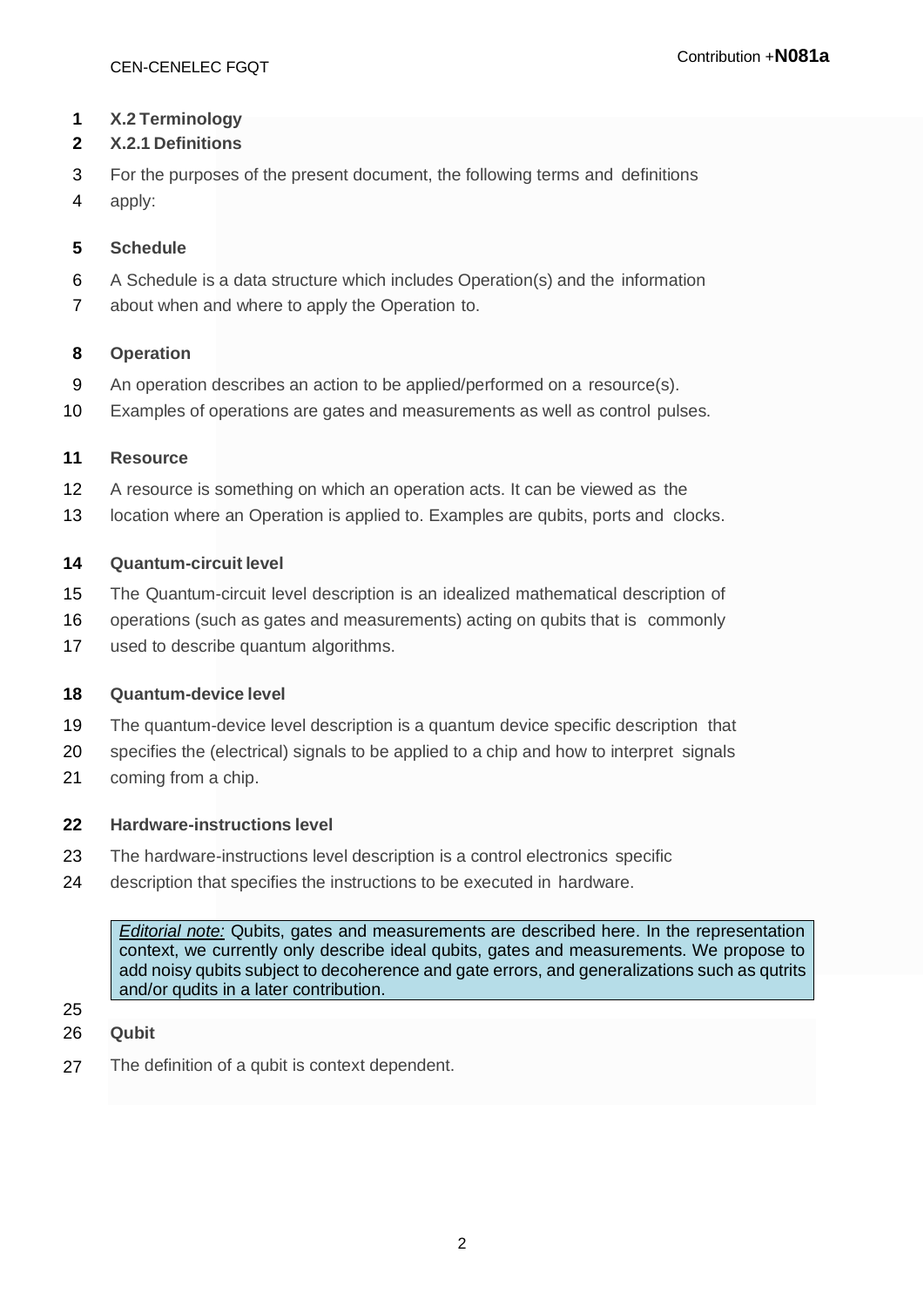- 1 In a **programmatical context** it refers to a calculation element for storing and
- 2 manipulating a pair of arbitrary complex numbers,  $\alpha$  and  $\beta$  with the restriction
- 3 that  $|a|^2 + |A|^2 = 1$ . The linear algebra way of expressing the contents of a qubit is a
- 4 column vector with two elements  $|\psi\rangle = [\alpha, \beta]$ , where the restriction is expressed
- 5 as: norm( $|\psi\rangle$ )=1. Note that in the programmatical context, the coefficients  $\alpha$  and  $\beta$
- 6 are not directly accesible.
- 7 In an **ideal representation context** a qubit is a two-level quantum-mechanical
- 8 system. The state of a qubit can be represented by the state
- 9 vector  $|\psi\rangle = a|0\rangle + b|1\rangle$ , where  $\alpha$  and  $\beta$  are complex valued coefficients with
- 10 norm:  $|a|^2 + |a|^2 = 1$ .
- 11 In an **implementation context** a qubit refers to a physical system that can be
- 12 represented as a two-level quantum-mechanical system, can be initialized in a well
- 13 defined state, can be manipulated using a universal set of quantum gates, has a
- 14 coherence time significantly longer than the duration of the gates, and can be
- 15 measured. Examples of qubits are superconducting transmon qubits, spin qubits,
- 16 trapped ions, etc.
- 17 A qubit is a resource.

# **18 Gate**

- 19 The definition of a gate is context dependent.
- 20 In a **programmatical context** it refers to an arithmatic operation on the contents of
- 21 one or more qubits. The linear algebra way of expressing this operation is a matrix
- 22 multiplication  $|\psi_2\rangle = \mathcal{U}\psi_1$ , where *U* is a  $2n \times 2n$  a  $2n \times 1$  column vector representing
- 23 the content of the qubits.
- 24 In an **ideal representation context** a gate is an operation that can act on qubits. A
- 25 gate *U* which acts on *n* qubits can be described by a  $2n \times 2n$  unitary matrix acting
- 26 on the state  $|\psi\rangle$  of the qubits. The action of the gate  $U$  on a specific quantum
- 27 state  $|\psi\rangle$  is found by multiplying the  $2n\times1$  vector  $|\psi\rangle$  which represents the state,
- 28 by the matrix *U* representing the gate. The result is a new quantum state  $|\psi_2\rangle$ :
- 29 In an **implementation context** a gate refers to the control signals used to
- 30 manipulate the state of a qubit.
- 31 A gate is an operation.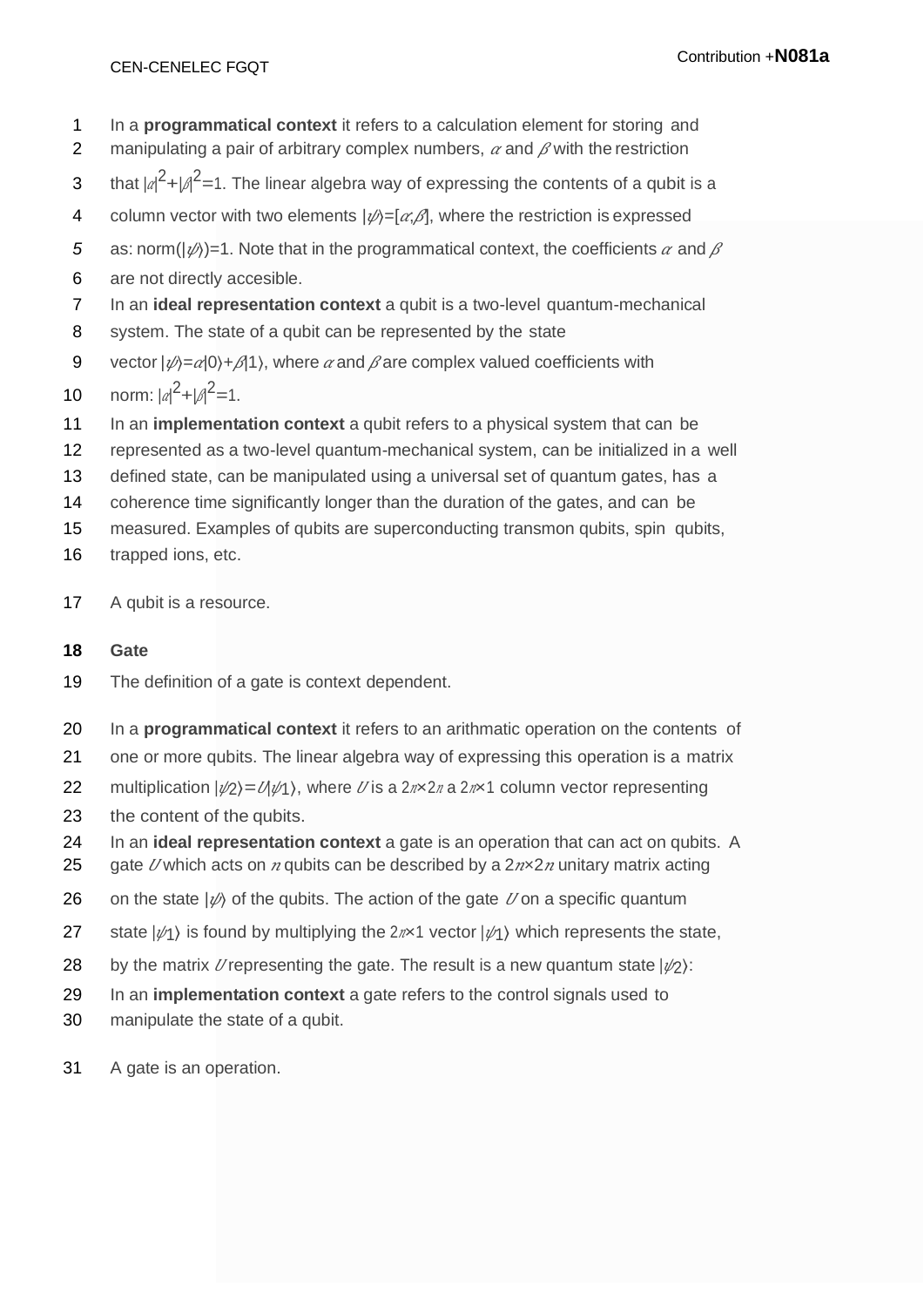#### **Measurement**

- The definition of a measurement is context dependent.
- In a **programmatical** context, a measurement is a logical operation on the contents
- of one or more qubits that verifies if the qubits are in a specified state and returns
- the qubits in the measured state and classical bits corresponding to the measured
- state.
- In an **ideal representation context** a measurement is an operation that projects
- one or more qubits into an eigenstate of the measurement operator and returns the
- corresponding eigenvalue as a classical value. The state of the system after the
- measurement corresponds to the eigenstate the system was projected into. The
- probability of projecting into an eigenstate is given by the inner product of the
- eigenstate of the measurement operator and the state of the system. A
- measurement on one or more qubits can be described by a positive operator-valued
- measure (POVM).
- In an **implmentation context** a measurement refers to the control signals used to
- probe the qubits and the data acquisition required to interpret the resulting signal.
- 17 A measurement is an operation.

#### **Measurement in the computational basis**

- A measurement of a qubit in the computational basis measures
- 20 the  $Z = \begin{bmatrix} 1 & 0 \\ 0 & 0 \end{bmatrix}$  $\begin{bmatrix} 1 & 0 \\ 0 & -1 \end{bmatrix}$  operator whose eigenvectors are  $|0\rangle$  and  $|1\rangle$  with
- eigenvalues +1 and −1. These eigenvalues are commonly mapped to the Boolean
- 22 values of  $+1 \rightarrow$  False = 0, and  $-1 \rightarrow$  True = 1 to correspond to the measured state of
- the qubit.
- 

## **Gate-schedule**

- A gate schedule specifies the order in which operations are applied as well as any
- conditionality of operations on other operations. A graphical way of expressing a
- 28 gate-schedule is a circuit diagram. A gate-schedule is a schedule.

#### **Pulse-schedule**

- A pulse-schedule specifies the timing constraints between operations as well as any
- conditionality of operations on other operations. A pulse-schedule is a schedule.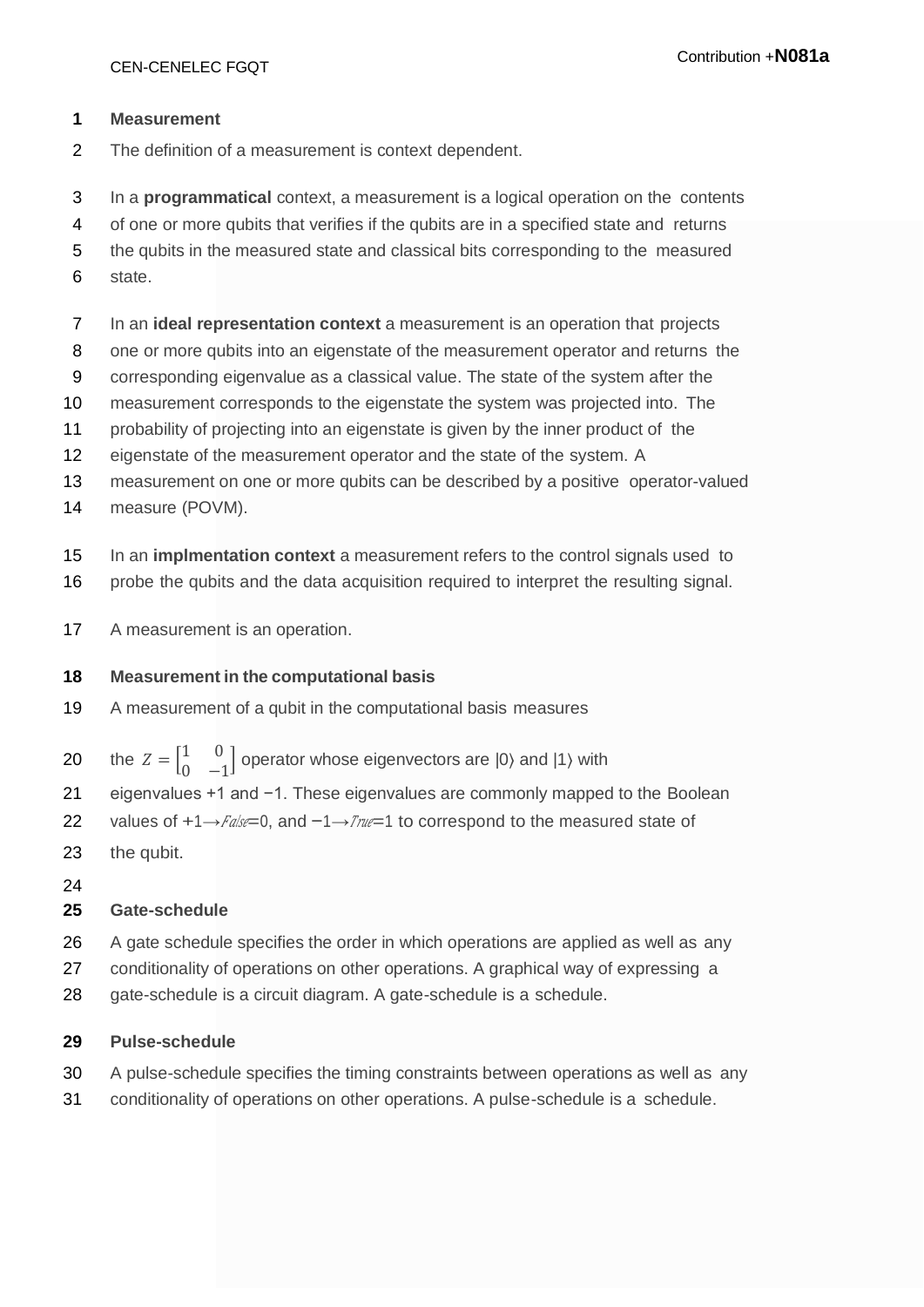*Editorial note:* Because specifying when operations occur in time also specifies the order, a pulse-schedule is also a valid gate-schedule.

# **Port**

- A port is a physical location on a device that a signal can be applied to. An example
- of a port can be the end of a flux-bias line used to control a transmon qubit. A port
- is a resource.

#### **Reference clock**

- A reference clock specifies the frequency and phase with which to apply a signal. A
- reference clock is typically set up to track/correspond to a physical transition, but
- this is not required. An example of a reference clock is a reference clock that tracks
- 11 the  $\mathcal{G}e$  transition of a transmon qubit. A baseband pulse can be specified by using
- a reference clock with frequency set to 0. A reference clock can be used to
- modulate a control pulse. A reference clock is a resource.

#### **Control pulse**

- A control pulse specifies a complex valued waveform as a function of time that is
- applied to a port using a specific clock. In the case of modulation, the real-
- 17 component of the waveform corresponds to the in-phase or *l* component and the
- imaginary component of the waveform corresponds to the out-of-phase
- 19 or  $Q$  component of the waveform. When no modulation is used, the pulse should be
- real-valued i.e., the imaginary component is zero. This description is allowed to be a
- parameterized function. A control pulse is part of an operation.

#### **Acquisition protocol**

- An acquisition protocol specifies how to interpret an acquired signal. An example of
- an acquisition protocol is weighted integration.

## **Weighted integration**

- 26 Weighted integration is a method to reduce a complex valued signal  $\mathcal{J}$  as a
- 27 function of time to a single complex number  $Z=1+1/\sqrt{2}$ . In weighted integration,
- 28 acquisition weights  $W/\lambda$  and  $W/\lambda$  are multiplied with an acquired signal and then
- integrated over time resulting in a complex number:
- 30  $= \int (\text{Re}(\mathcal{J}(\lambda)) \cdot \text{Re}(\mathcal{W}(\lambda)) + \text{Im}(\mathcal{J}(\lambda)) \cdot \text{Im}(\mathcal{W}(\lambda))) dt$
- 31  $Q = \int (Re(\mathcal{J}\lambda) \cdot Re(\mathcal{W}\mathcal{O}\lambda) + Im(\mathcal{J}\lambda) \cdot Im(\mathcal{W}\mathcal{O}\lambda)) dt$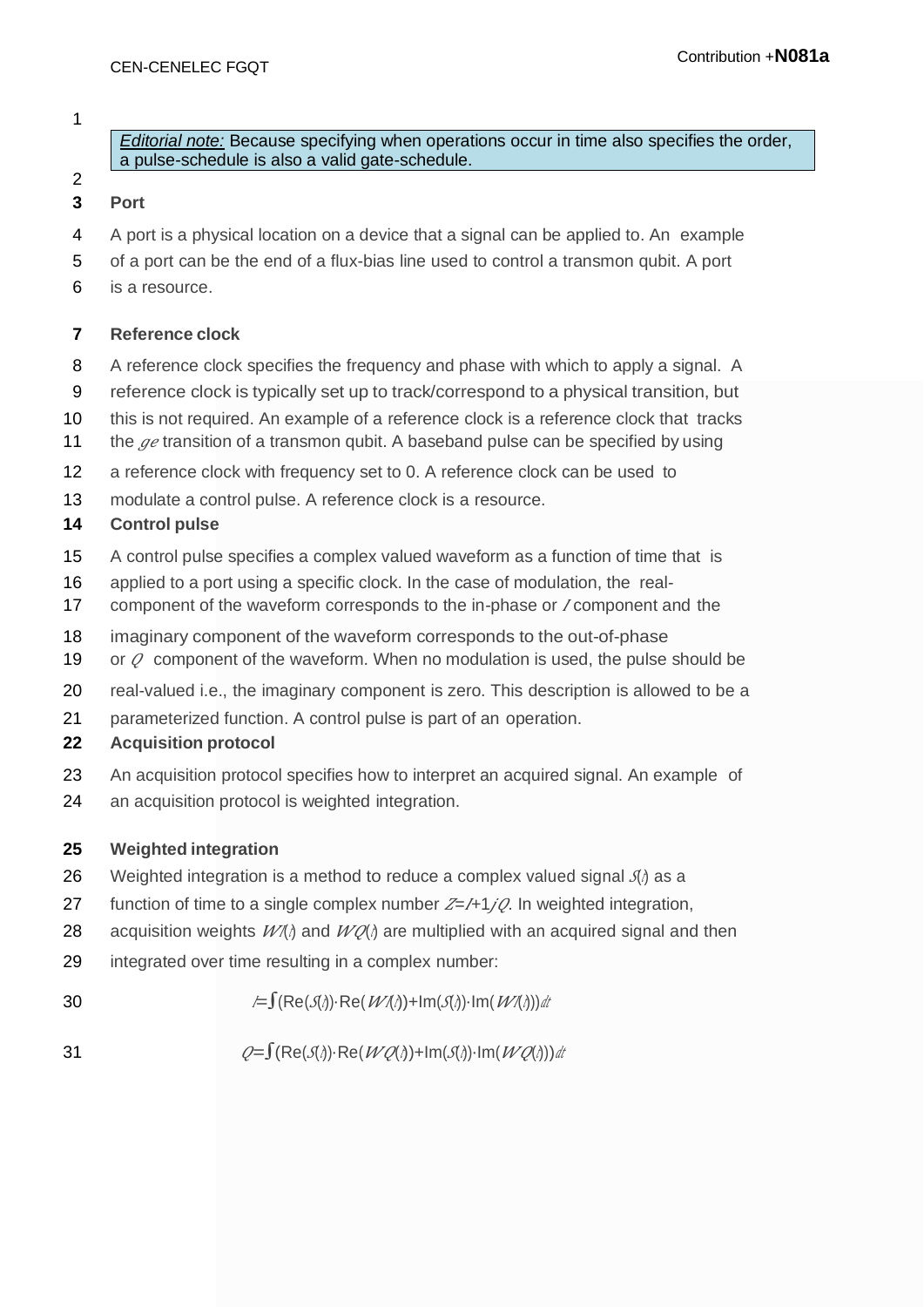#### **Acquisition weights**

- Acquisition weights specify a complex-valued waveform as a function of time that
- can be used to interpret acquired signals using weighted integration. Acquisition
- weights are part of an operation.

#### **Composite Pulse**

- A composite pulse can contain one or more control pulses and or acquisition
- weights. A composite pulse is an operation.

#### **Interface**

- A point where two systems, subjects, organizations, etc. meet and interact. Different
- compilation steps are required to go from a high-level description of a quantum
- algorithm to something that can be executed on hardware. The interface description
- specifies the allowed operations, and how to translate these between the layers.

#### **Quantum-circuit levelinterface**

- The quantum-circuit level interface exposes to a higher-level what operations are
- allowed to be at the quantum-circuit level. This interface specifies what operations
- are allowed and on which qubits they can act. The quantum-circuit level interface
- 17 can be specified in terms of a gate set.

#### **Gate set**

- A gate set specifies the allowed gates and measurements supported at the
- quantum-circuit level. The gate set should contain information on what qubits these
- operations can be performed on.

#### 

*Editorial note:* A gate set does not have to be discrete, thus allowing parameterized gates.

*Editorial note:* By specifying on which qubits operations can be performed, the connectivity is implicitly specified in the gate set.

#### **Circuit-to-device level interface**

- The circuit-to-device level interface exposes the quantum-device level description to the
- quantum-circuit level description. The circuit-to-device level interface should describe which
- operations at the quantum-circuit level are supported and can be translated to the quantum-
- device level description. The circuit-to-device level interface should describe how to
- translate the quantum-circuit level description to the quantum-device level description. To
- do this, the circuit-to-device-level interface should at least describe how to translate gates
- and measurements on qubits to